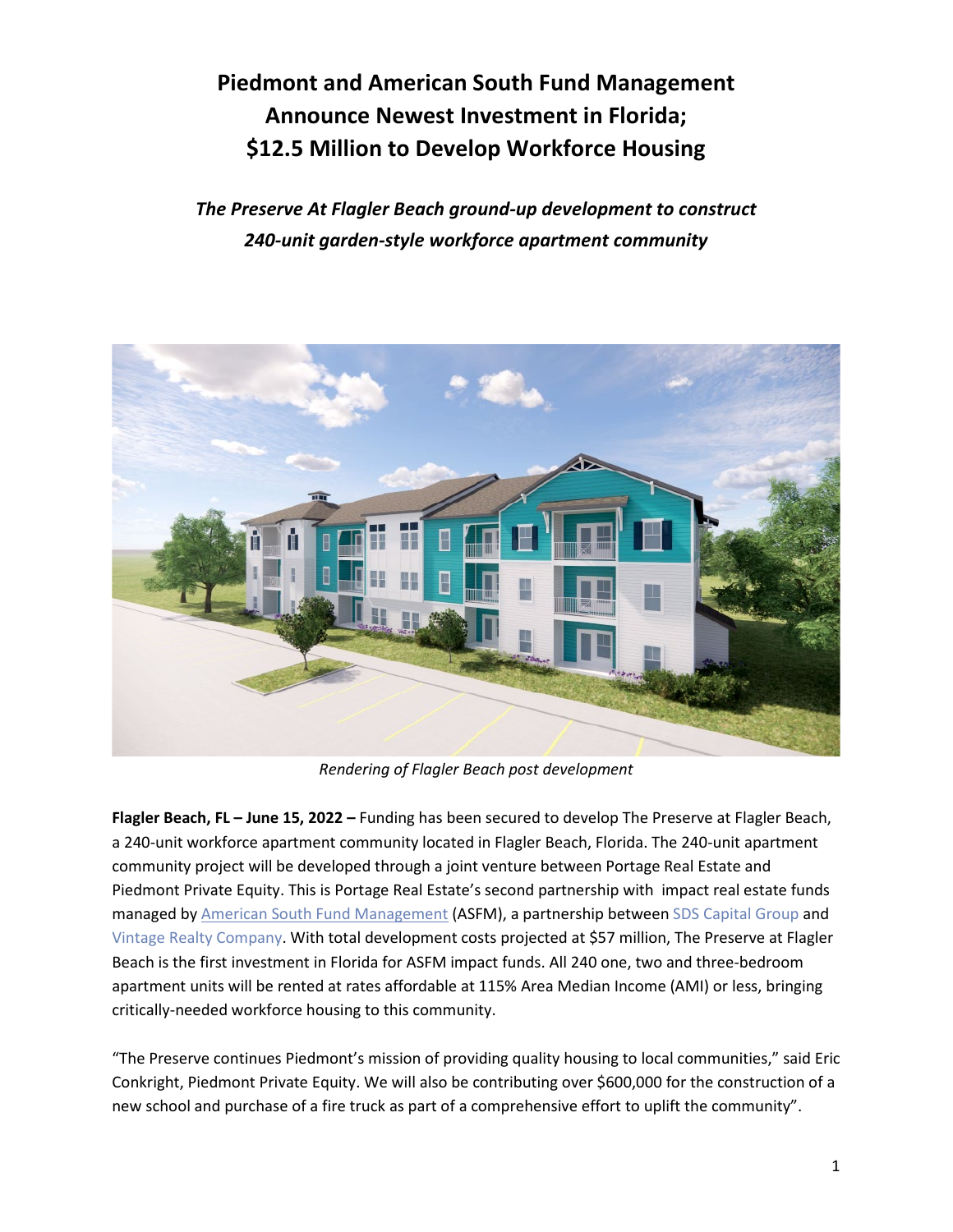"The 240 units being added to the community through The Preserve at Flagler Beach is providing housing that is much needed by the community – quality housing that is affordable," said Deborah La Franchi, ASFM Managing Partner. "This development is perfectly aligned with ASFM's mission of providing quality affordable housing to families and individuals throughout the South."

The Preserve at Flagler Beach development is located near various major local area employers in the education, health services, hospitality and retail sectors.

The Daytona Beach MSA has experienced steady annual population growth projected at 7% over the next five years, and increasing demand has driven average market rents up 17% over the past year. The Preserve at Flagler Beach development offers quality multifamily housing that is affordable to the community.

Impact funds managed by ASFM target their impact investments into distressed communities of color within a 10-state footprint across the South. Since 2018, impact funds managed by ASFM have made 16 investments in Texas, Georgia, Alabama, North Carolina, South Carolina, Louisiana and Arkansas totalling \$68 million and over \$302 million of project costs to date.

"We are thrilled to expand our footprint in the South to the state of Florida," said David Alexander, ASFM Managing Partner. "Piedmont Private Equity and Portage Real Estate have proven to be excellent partners in achieving exactly the types of impacts within socio-economically disadvantaged areas that ASFM impact funds like to to make."

The Preserve at Flagler Beach development will be comprised of eight dwelling buildings and one clubhouse for community gatherings and social activities. Residents will have access to a swimming pool, a bike garage and rental facility, nearby walking trails and direct access to adjacent Wadsworth Park.

## **About Piedmont Private Equity:**

Piedmont Private Equity, LLC ("PPE") is a privately held real estate operating and investment company founded in 2008 and headquartered in Atlanta. The firm also has significant operating partnerships in both Charlotte, North Carolina, Charleston, South Carolina and their surrounding areas.

PPE and its principals have developed or acquired over \$5 billion of properties, primarily in the Southeast. The firm strives to remain a leading Southeastern-oriented real estate company centered around long-term relationships, competency, disciplined capital and a passion for the industry. For more information, visit https://piedmontprivateequity.com.

## **About Portage Real Estate:**

Portage Real Estate,LLC was founded by John D. Cattano in 2020 to take advantage of supply gaps in the housing market that exist in secondary and tertiary markets in the United States. The development thesis targets and identifies "emerging" submarkets within MSAs where the natural progression of growth and progress will likely occur. The development strategy is to locate housing opportunities proximate to major employment centers, where properties for development will be defended from competition through zoning challenges, wetlands, or other mitigating factors that present a barrier to entry. Moreover, the use of proprietary data analytics to support the underlying demographic pattern for a development location serves as the nucleus for every potential real estate project.